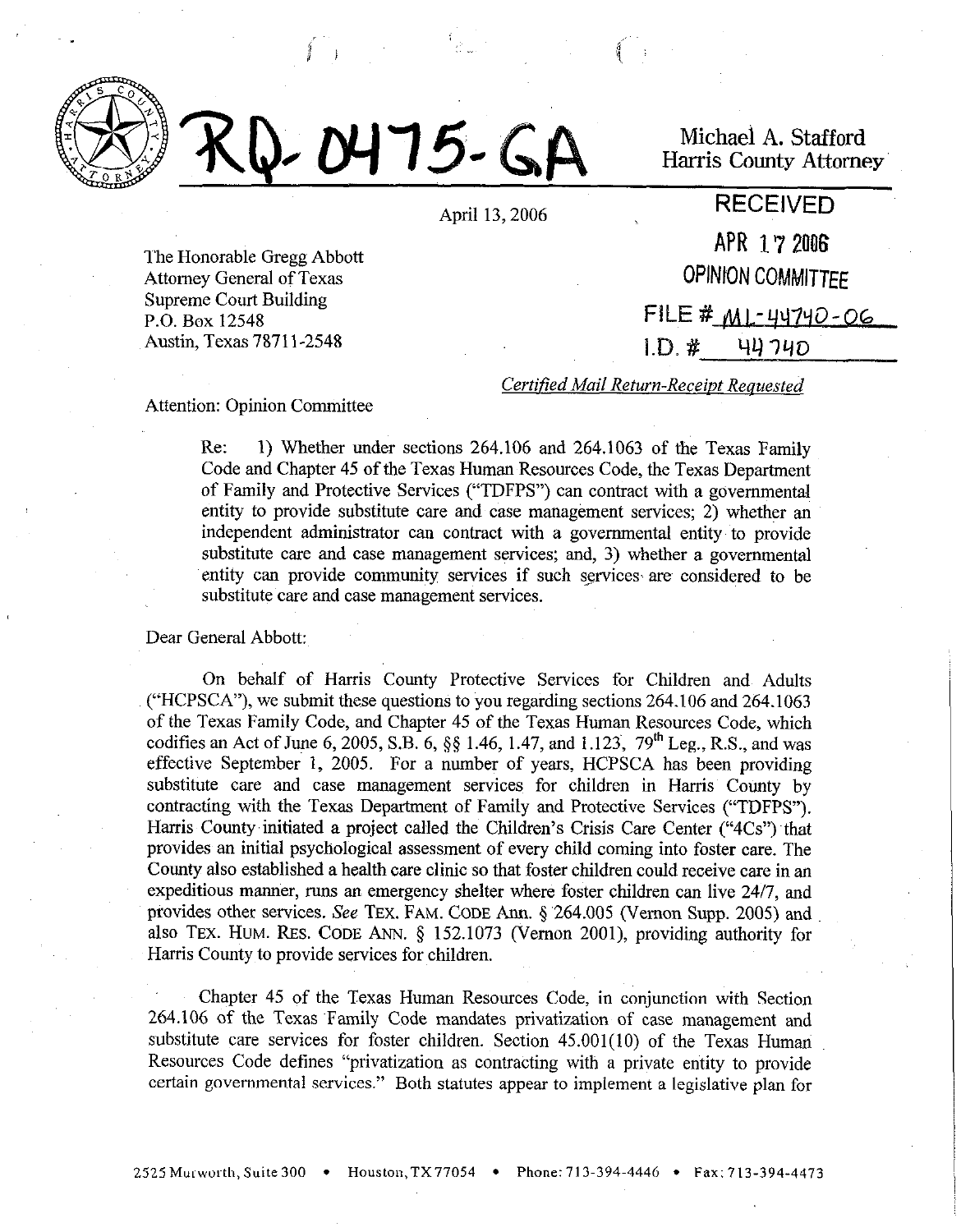privatization either through TDFPS, or an independent administrator, contracting with private entities to deliver substitute care and case management services. The law also appears to implement a plan for determining whether private entities have the capacity to provide these services in a cost effective manner. We request your expedited attention to these questions.

Sincerely,

 $\overline{2}$ 

Harris County Attorney MIKE STAFFORD

 $By \rightharpoonup$ Dori A. Wind

Senior Assistant County Attorney

Approved:

HN R. BARN **first Assistant County Attorney**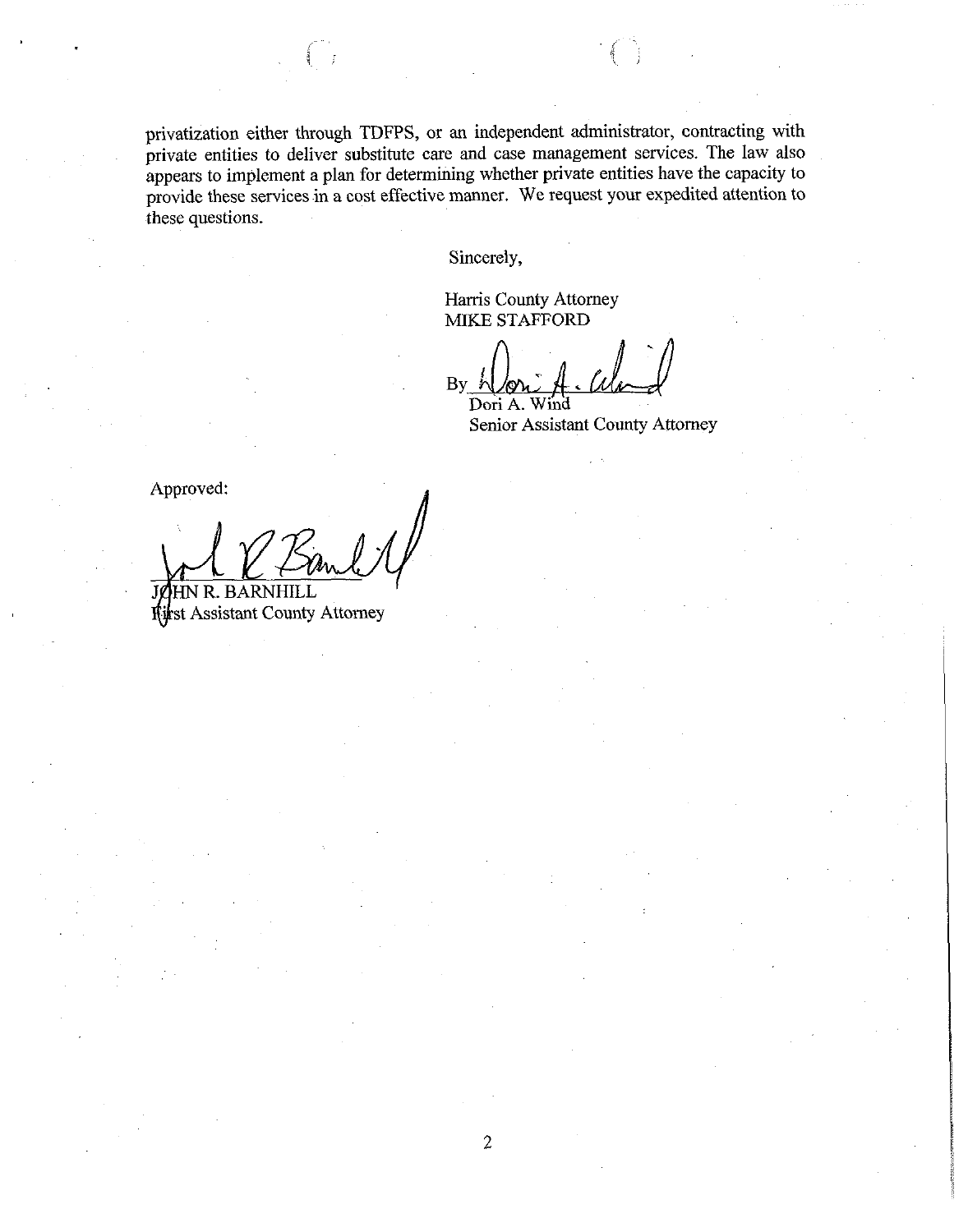#### MEMORANDUM BRIEF

Harris County has a~ local child welfare, board appointed by Harris County Commissioners Court as provided in section 264.005 of the Texas Family Code and section 152.1073 of the Texas Human Resources Code. See TEX. FAM. CODE ANN. § 264.005 (Vernon Supp. 2005). See also **TEX.** HUM. RES. CODE ANN. 5 152.1073 (Vernon 2001). These sections state that a child welfare board can receive and use funds, grants, and assistance available to carry out programs to help children in the county, and to also carry out programs of TDFPS. (formerly Department of Protective and Regulatory Services). Pursuant to section 264.005(d) of the Texas Family Code, a child welfare board is described as "an entity of the department for purposes of providing coordinated state and local public welfare services for children and their families . .." Section 264.106 of the Family Code, as amended by S.B. 6, 5 1.46, provides in pertinent part as follows:

> (b) The department shall, in accordance with Section *45.604,* Human Resources Code:

> > \* \* \* \* \*

**(2) either~ contract directlv with private agencies as part of regional communitv-centered networks for the**  provision of all necessary substitute care and case management services or use an independent **administrator to contract for those services;** 

 $(1)$  A contract with an independent administrator for substitute care and case management services under Subsection  $(b)(2)$  must include department approved provisions that:

\* \* \* \* \*

**\* \* \* \* \*** 

**(3) require all independent administrators and private contractors** to disclose to the department any information that may indicate an actual or potential conflict of interest with the commission, the department or another health and human services agency, including information regarding actual or potential related-party transactions, relationships, interests, or business history, and any other factor that may indicate an actual or potential conflict of  $\gamma$ 

TEX. FAM. CODE. ANN. § 264.106 (Vernon Supp. 2005) [emphasis added]. An authority for Harris County to contract with TDFPS is found in section 40.058(a) of the Texas Human Resources Code, which provides, in pertinent part as follows: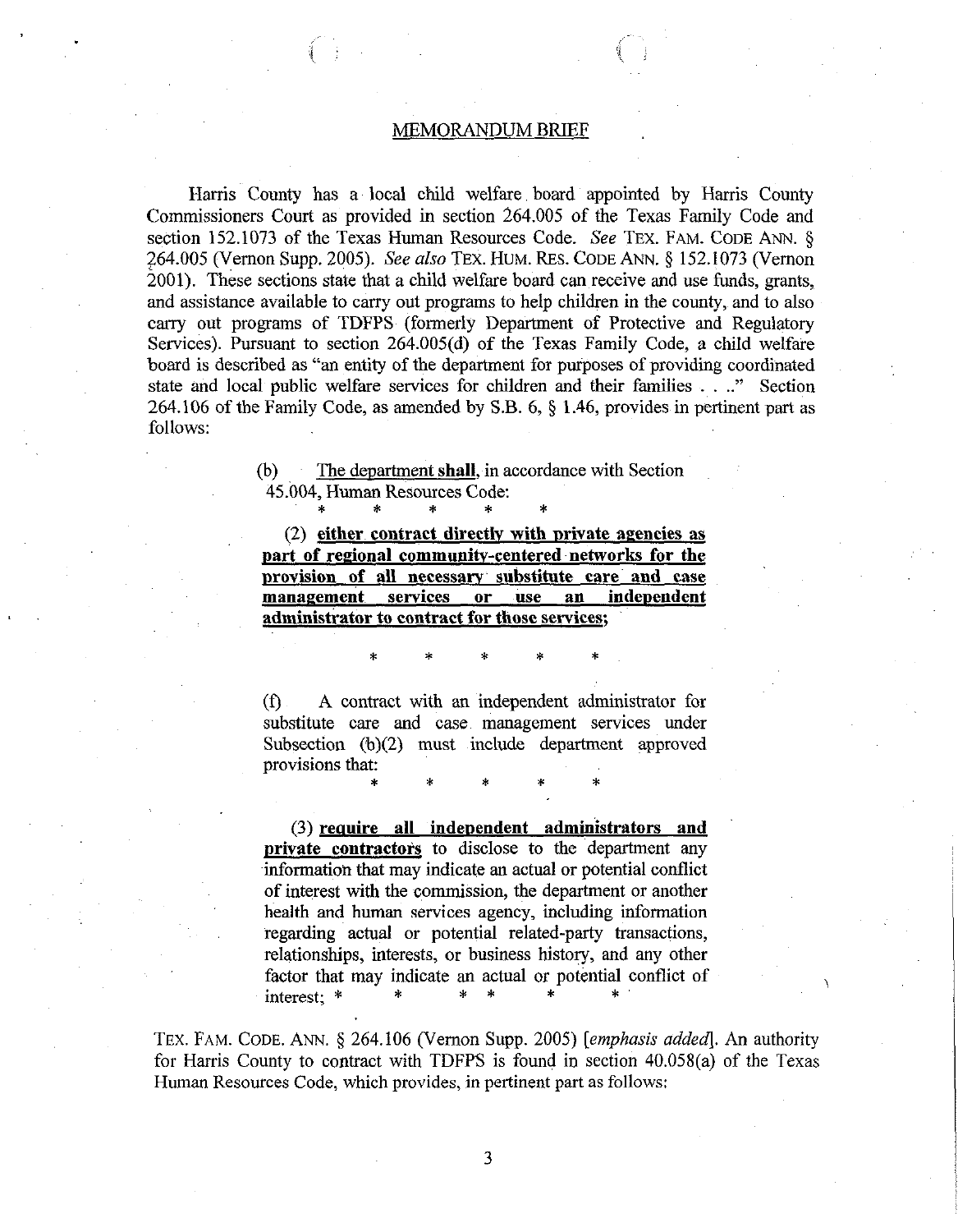# The department may enter into contracts or agreements **.with any person, including a federal, state, or other**  public or private **agency**, as necessary **to perform any of the department's powers or duties.**

#### TEX. HUM. RES. CODE ANN. \$40.058(a) (Vernon Supp. 2005) *[emphasis added].*

Since Harris County has worked with TDFPS for many years, it asked TDFPS for its interpretation of section 264.106 of the Texas Family Code as amended by S.B.  $6, 81.46$ and Chapter 45 of the Texas Human Resources Code as amended by S.B. 6 \$1.123. TDFPS stated that it has no authority under the amended sections of these laws to continue contracting with Harris County. A basic rule of statutory construction 'is that the construction placed upon a statute by the agency charged with its enforcement is entitled to great weight. *Seawall East Townhomes Ass'n, Inc. v. City of Galveston, 879 S.* W. 2d 299 (Tex. App – Houston  $\{14^{th} \text{ Dist}\}\$  1994, no writ). Despite section 40.058(a) of the Texas Human Resources Code authorizing contracts between TDFPS and a public agency, TDFPS says that the amended sections of Chapter 45 of the Texas Human Resources Code and 264.106 of the Texas Family Code only allows' contracts with private agencies or an independent administrator with regard to providing case management and substitute care services. Chapter 45, as well as section 40.058 (a) of the Human Resources Code and section 264.106 of the Texas Family Code all pertain to contracting with TDFPS and would be in pari *materia,* Under Texas law, statutes in puri *materia are* to be construed together unless one is more general and the other more detailed. *Huynh* v. State, 901 S.W. 24 480, (Tex. Crim. App. 1995) on remand 928 S. W. 2d 698.

Section 264.106 of the Texas Family Code and Chapter 45 of the Texas Human Resources Code are more detailed statutes regarding case management and substitute care services and are also subsequent enactments. A special or specific act is properly regarded as an exception to, or qualification of, a general law on the same subject previously enacted. *Scurlock Permian Corp. v. Brazos County*, 869 S.W. 2d 478, (Tex. App.  $-$  Houston  $[1<sup>st</sup> Dist.]$  1993, writ denied). Accordingly, in light of the specific mandates of section 264.106 of the Texas Family Code, Chapter 45 of the Texas Human Resources Code and the statement of TDFPS, it does not appear that Harris County can continue to contract with TDFPS for substitute care and case management services.

TDFPS has also stated that even though it can no longer contract with Harris County, an independent administrator has such authority. Construction of a statute by an administrative agency charged with its enforcement is entitled to serious consideration, so long as the construction is reasonable and does not contradict the plain language of the statute. *Atascosa County v. Atascosa County Appraisal Dist.*, 962 S. W. 2d 188 (Tex. App. - San Antonio, 1998) reversed in part on other grounds, 990 S.W. 2d 255 (Tex. 1999); *Tarrant Appraisal Dist.* v. *Moore,* 845 S. W. 2d 820, 823 (Tex. 1993). The main goal of statutory construction is to effectuate intent of the legislature; words and phrases are to be read in context and given their common, everyday meaning unless they have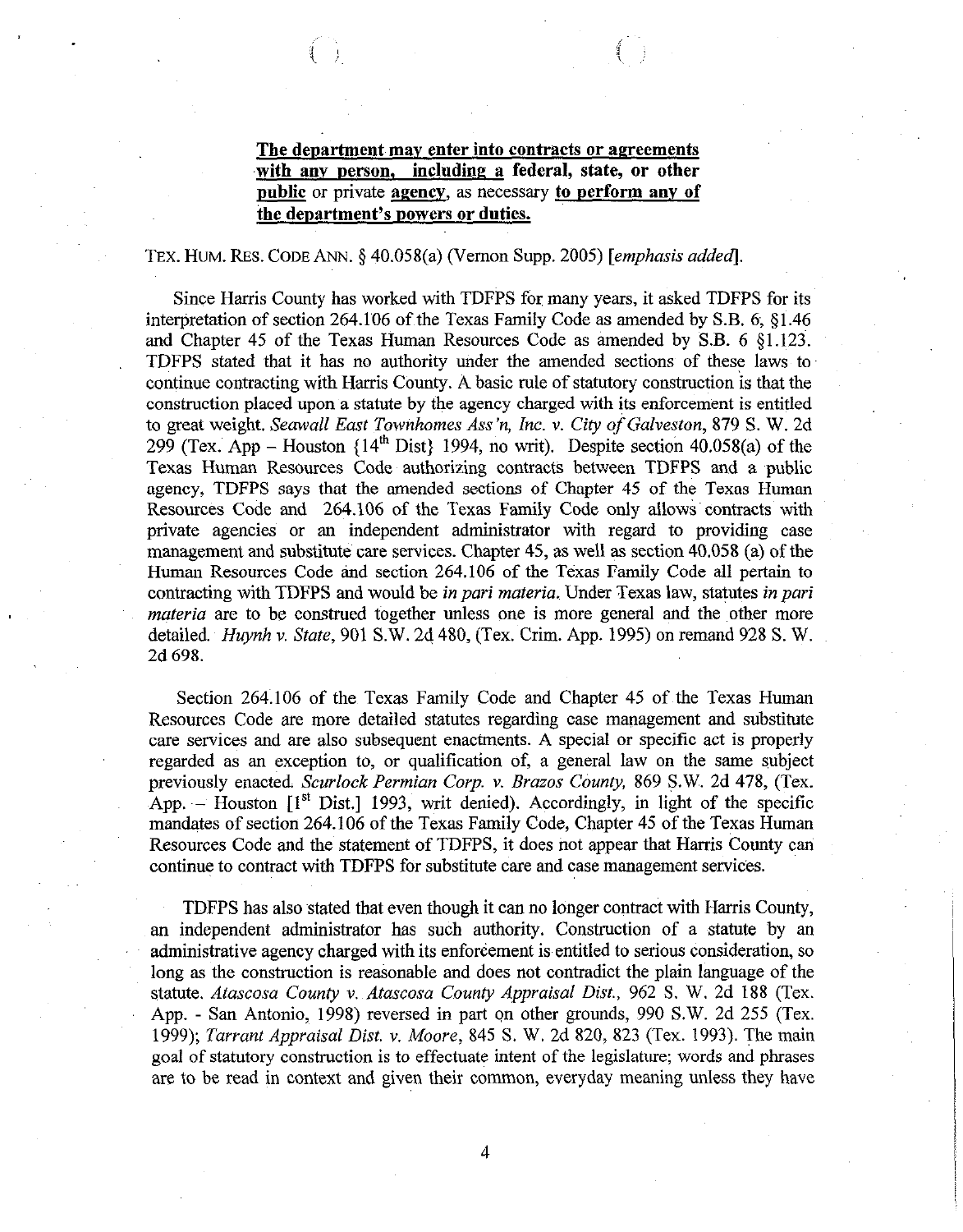acquired technical or particular meaning. *R. R. E.* v. *Glenn,* 884 S. W.2d 189, (Tex. App. - Fort Worth 1994, writ denied).

Section 45.001(10) of the Texas Human Resources Code defines "privatize" as "contracting with a private entity to provide certain governmental services." See TEX. HUMAN RESOURCES CODE ANN.  $\S$  45.001 (10) (Vernon Supp. 2005). It appears that an independent contractor must also contract with "private entities," so that TDFPS can ascertain whether the contracts entered into by the independent administrator with the private agencies are more beneficial in terms of service delivery and cost, then services previously delivered by TDFPS. TDFPS must report its findings to the legislature. See TEX. HUM. RES. CODE ANN.  $\S\S 45.054(d)$ ,  $45.054(e)(1)$ , (2) and (3) and  $45.054(g)(1)$  and (2) (Vernon Supp. 2005). Since it appears that the legislature wants to make a comparison of privately provided services versus government provided services, it does not appear that an independent administrator can contract with any governmental entity to provide substitute care and case management services.

Further, since Harris County's child welfare board is deemed to be an entity of TDFPS under section 264.005(d) of the Texas Family Code, it appears there is a second prohibition in regard to contracting with Harris County since TDFPS cannot provide these services itself, except in an emergency or as a provider of last resort. See TEX. FAM. CODE ANN. \$5 264.106(i) and (k) (Vernon Supp. 2005) and TEX. HUM. RES. CODE ANN. §§ 45.002 (d) and (e) (Vernon Supp. 2005). Section 264.106(k) of the Texas Family Code reads:

> The department may provide substitute care and case management services as a provider of last resort in any region of the state in which **the department or an independent administrator contracting with the**  department is unable to contract with a private agency **to provide those services.**

TEX. FAM. CODE ANN. *5 264.106* (k) (Vernon Supp. *2005) [emphasis added].* A statute is presumed to have been enacted by the legislature with complete knowledge of the existing law and with reference to it. Acker v. Texas Water Commission, 790 S.W. 2d *299* (Tex. 1990). *See Robinson v. .Budget Rent-A-Car Systems, Inc., 51 S.K 3'd 425,*  (Tex. App  $-$  Houston  $[1<sup>st</sup> Dist.]$  2001, pet. ref'd) (discussing the use of the word "shall" in statutory construction). In Op. Atty. Gen. No. GA-0416 (2006), the Attorney General said that a statute needs to be considered as a whole. The opinion cites Helena Chem. Co. v. Williams, 47 S. W. 3d 486, 493 (Tex. 2001) holding that: "[W]e must always consider the statute as a whole rather than its isolated provisions  $\dots$ . We should not give one provision a meaning out of harmony or inconsistent with other provisions, although it might be susceptible to such a construction standing alone."

An independent administrator cannot contract with a governmental entity to provide case management and substitute care services because to do so would thwart the efforts of the legislature to determine whether private entities have the capacity to provide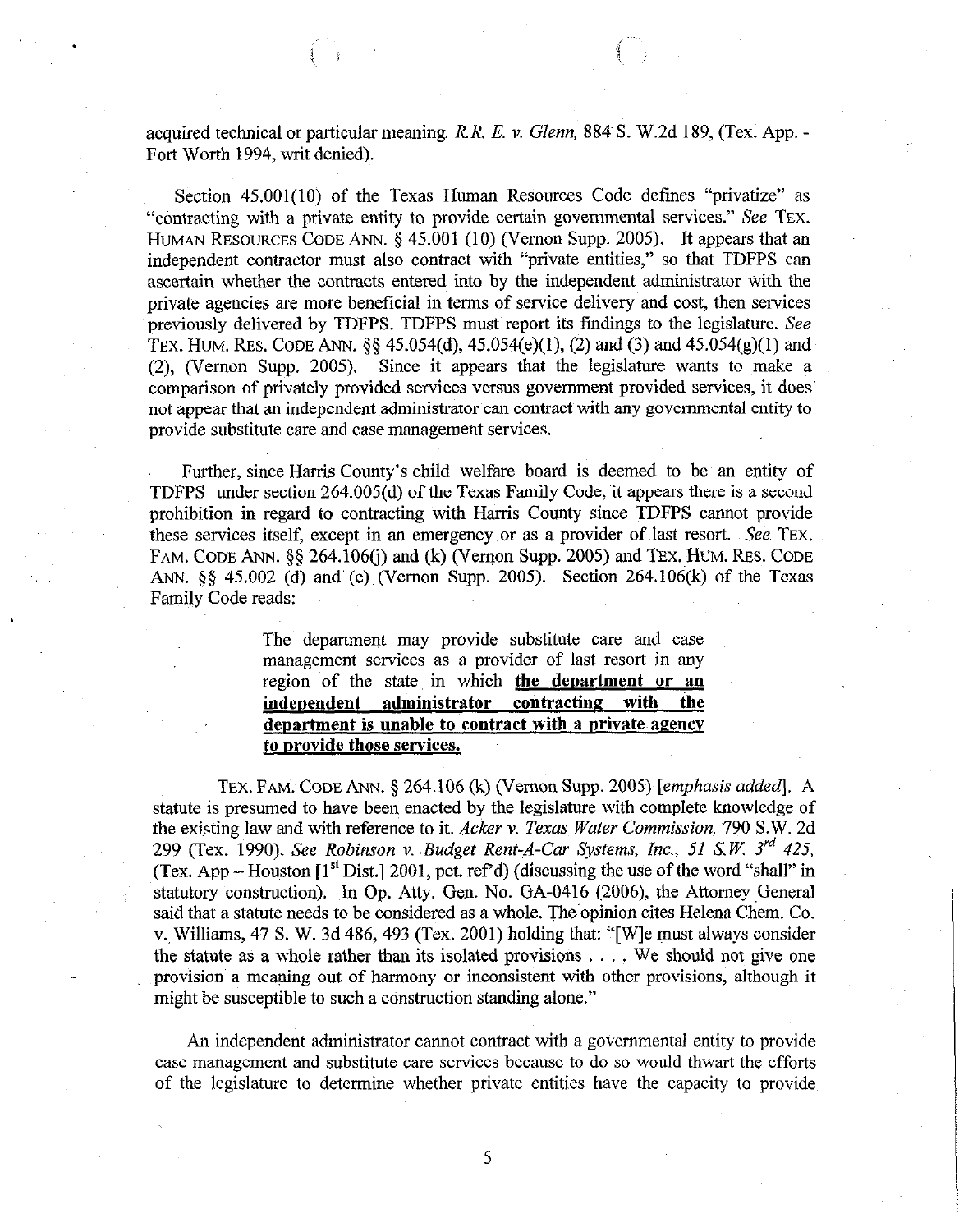TDFPS services in a more cost effective manner. Even though the legislature may have omitted the word "private" in front of every description of a provider or a service, it appears that the legislature intended to implement privatization (only with private entities), study it, and change it during implementation as necessary. Section 45.002(a) of the Human Resources Code provides a date up to September 1, 2011 that appears to allow for changes. The amended sections 264.106 and 264.1063 of the Texas Family Code and Chapter 45 of the Texas Human Resources Code do not appear to allow a public entity to provide case management and substitute care services by contracting with either TDFPS or an independent administrator. When interpreting a statute, the context and consequences that would follow a particular interpretation must be examined and an interpretation should be avoided that would produce absurd results. City of Laredo v. *Villareal,* 81 S.W. 3'd 865 ( Tex. App.- San Antonio 2002, no pet.)

It also appears that Harris County cannot provide any community based family services that are included within the definition of case management and substitute care services. To do so would also thwart the intentions of the legislature to be able to measure the ability of private providers to assume the duties of TDFPS.

We request your expedited opinion on this matter. For your convenience, we attached pertinent statutes.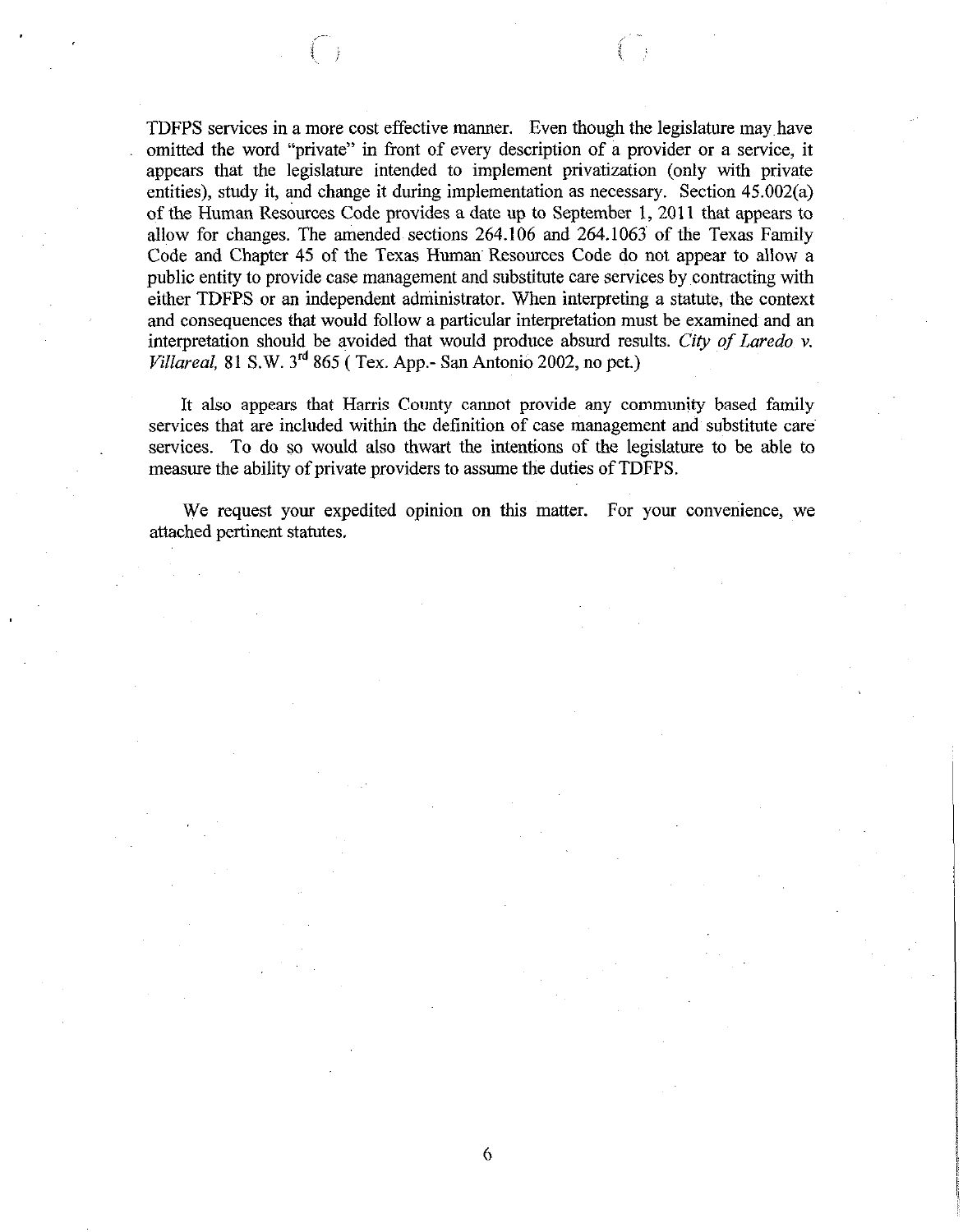# Pertinent Provisions of SB 6 Requiring Privatization

Chapter 45, Tex. Human Resources Code, (Vernon's Supp. 2005), as amended by S.B. 6; sets out the plan for privatization, in pertinent part, as follows:

\* \* \* \* \*

\* \* \* \* \*

# 5 45.001 **Definitions**

In this chapter:

"Department" means the Department of Family and Protective Services.

(6)

(3)

"Independent administrator" means an independent agency selected through a competitive procurement process to:

(A) secure, coordinate, and manage substitute care services and case management services in a geographically designated area of the state; and

**(B)** ensure continuity of care for a child referred to the administrator by the department and the child's family from the day a child enters the child protective services system until the child leaves the system.

(10) **"Privatize" means to contract with a private entity to provide certain povernmental services.** 

**\* h \* \* \*** 

\* \* \* \* \*

s 45.002. **Privatizing Substitute Care And Case Management Services; Department Duties** 

(a) Not later than September 1, 2011, the **department shall complete the statewide privatization of the provision of substitute care and case management in this state.** 

**(b)** On and after September 1, 2011:

(1) all substitute care and case management services for children for whom the department has been appointed temporary or permanent managing conservator must be provided by child-care institutions and child-placing agencies;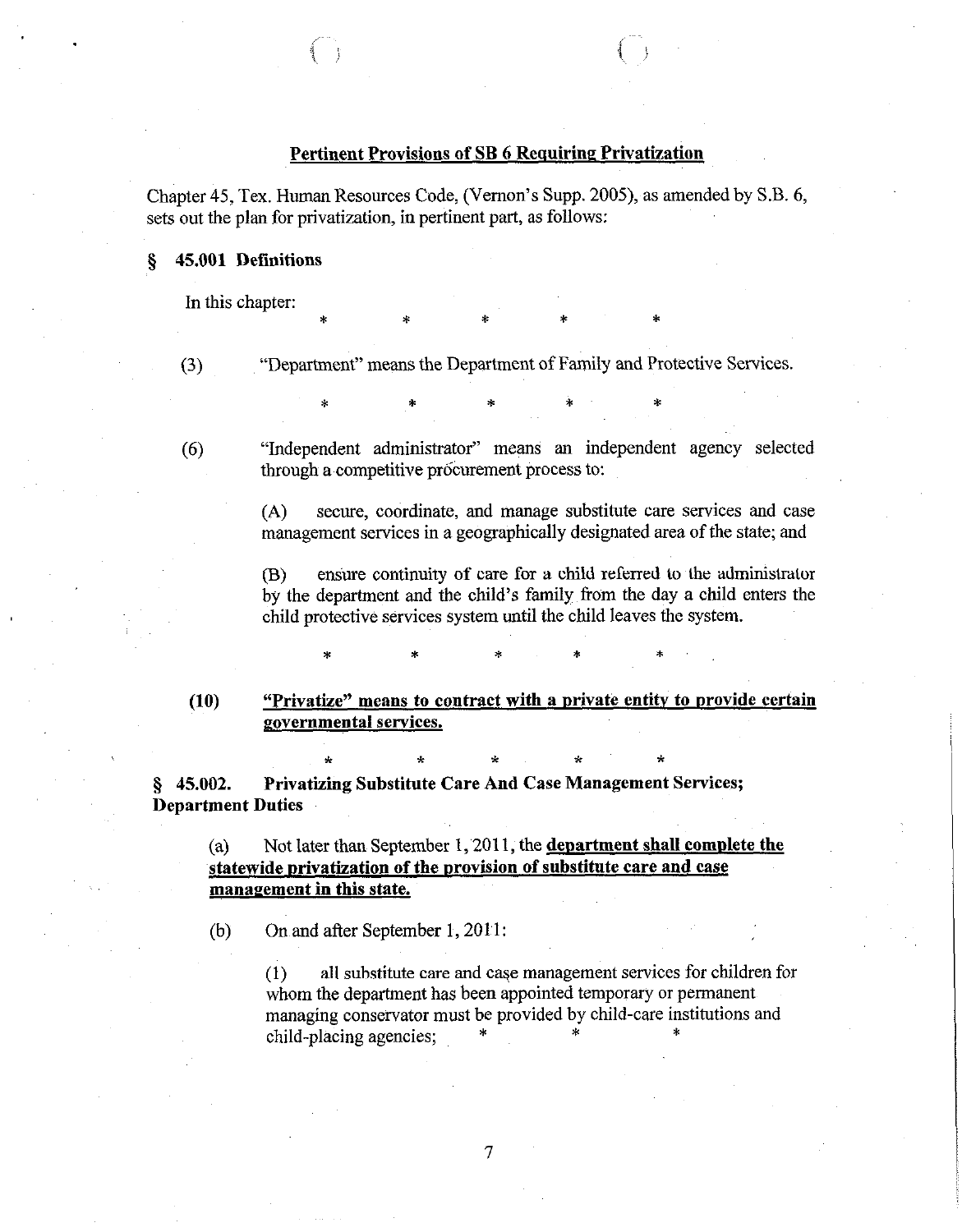(Harris County Protective Services, a governmental entity, has a license from the department to operate a shelter for children in the custody of the department, and the department refers to Harris County as a child-care institution. However, Harris County is not a private provider. Accordingly even though Harris County holds the appropriate license, it would not appear that Harris County can provide services as a "governmental child-care institution," especially before September 1,2011.)

# § **45.004 Independent Administrators; Department Duties**

**(4** The department shall research and develop, a comprehensive strategy for contracting for management support services from independent administrators on a regional basis. **If the department determines that an independent administrator could manage and nrocure substitute care**  and case management services with private agencies (emphasis added) and conduct placement assessments in a more cost-beneficial manner, the department shall implement a transition plan to transfer the procurement, management, and oversight of substitute care and case management services from the department to an independent administrator, as well as responsibility for placement assessments. **If the department determines that contracting for management support from an independent**  administrator is not cost beneficial, the privatization of substitute care and case management services will occur as provided by Section **45.002 (bl.** 

**(b) The combrehensive strategy, at a minimum, must:** 

(2) require independent administrators to contract with private **agencies that will:** 

**\* 'X \* \* \*** 

**\* \* \* \* \*** 

Section 264.106 of the Texas Family Code further provides changes in the Human Resources Code as follows:

**\$j 45.051 Reorganizing Staff Responsibilities** 

Not later than March 1, 2006, the department shall develop a plan for reorganizing the department's operation to support **future procurement of, ~contracting with, and monitoring of private contractors~and enforcement of the licensing of facilities.** 

\* \* \* \* \*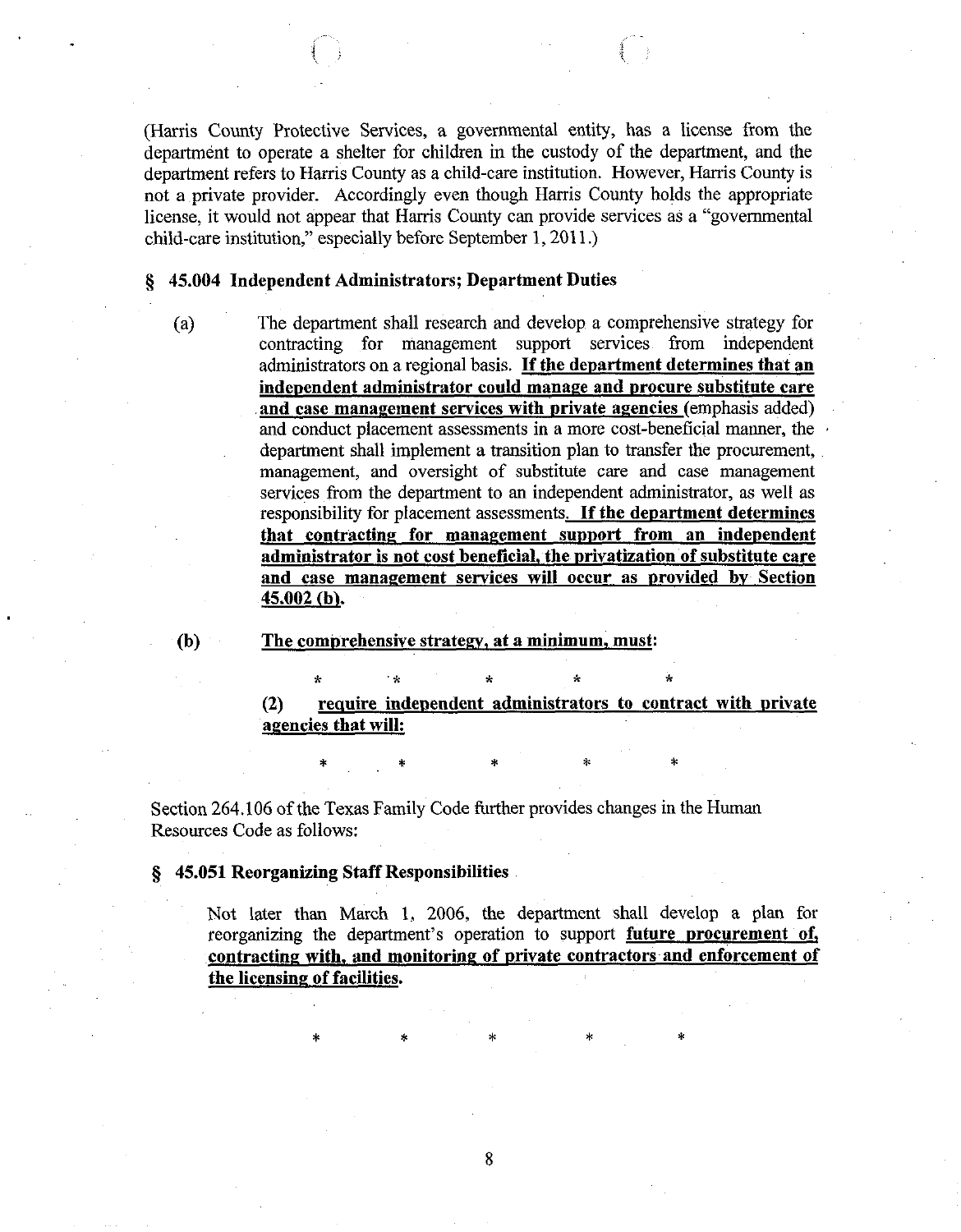# **\$j 45.052 Financing**

The department shall create financing and payment arrangements that provide incentives for an independent administrator and substitute care and case management providers to achieve safety, permanency, and well-being outcomes and improved system performance. . .

(Even though the legislature omitted to use the word "private" in front of the word substitute in this last section, it would appear that they mean this is financing for "private" providers).

**\* \* \* \* \*** 

## **5 45.053 Adoption of Transition Plan**

(b) Not later than March 1, 2006, the commission and **the department shall, in consultation with private entities under contract to provide substitute care services for the department including members of the boards of directors of the private entities** and other community stakeholders, develop and adopt a substitute care and case management services transition plan consistent with the requirements of Subchapter C.

# **5 45.054 Regional Implementation**

**(4 The department shall implement the privatization of substitute care**  and case management services on a regional basis in accordance with the **transition plan.** 

**\* \* \* \* \*** 

**(cl** Not later than the first anniversary of the date the department enters into the first contract for substitute care and case management services under this section, the department shall contract with a qualified, independent third party to evaluate each phase of the privatization of substitute care and case management services. Each evaluation must:

**\* \* \* \* \* 4)** 

**(4) determine if contracted services are cost beneficial; and** 

**(5) assess the private sector's ability to meet the performance measures, including service capacity, for the remaining regions.** 

(e) **The department shall continue to implement the transition plan)** for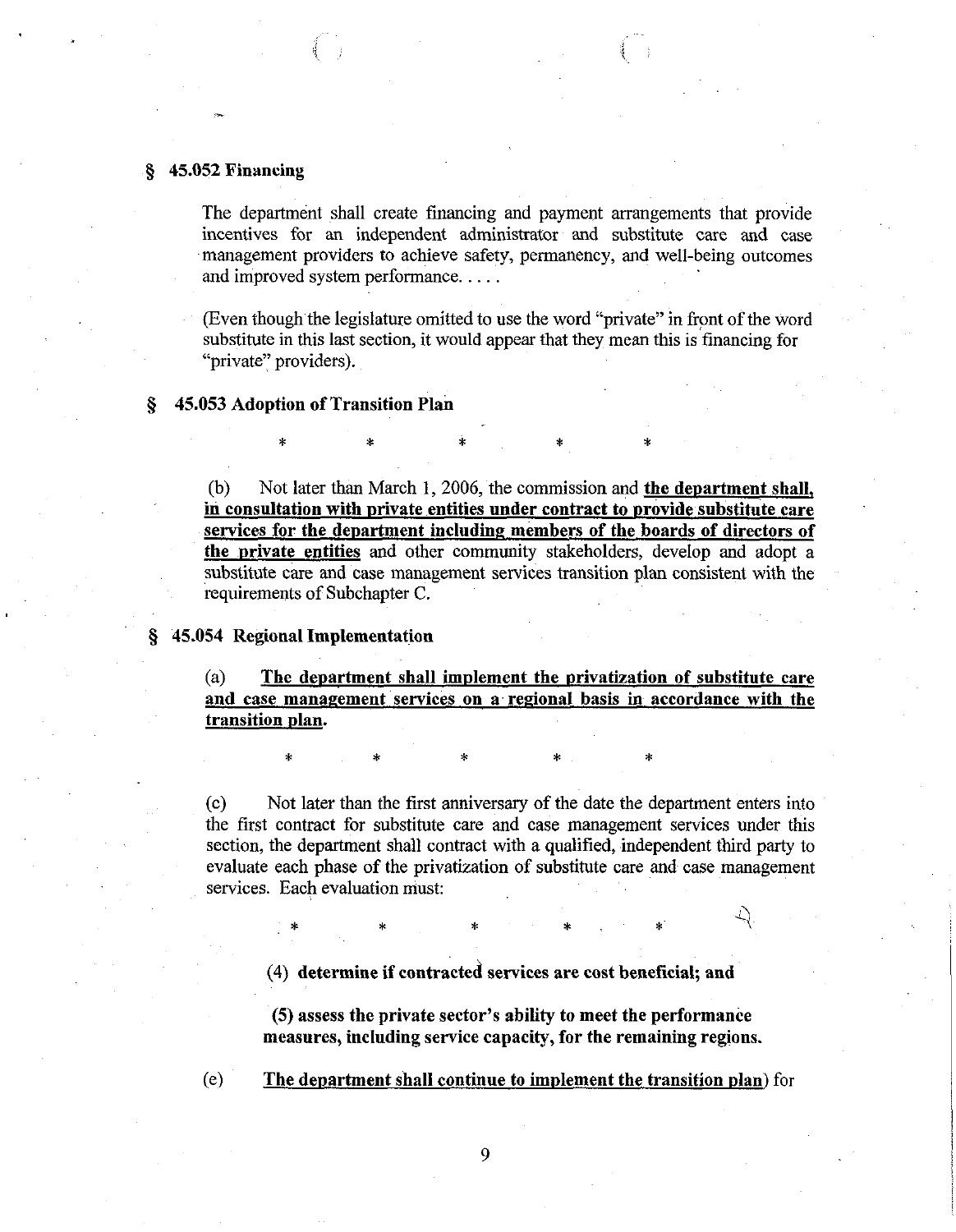the second and third regions only after:

(1) **the commission reports to the House Human Services Committee, or its successor, and the Senate Health and Human Services Committee, or its successor, the status of the initial transition of services to a contractor** in the first region not later than December 31, **2006;** 

**(2)** the independent third party with whom the department contracts under Subsection (c) **evaluates and reports... on the performance of contracted substitute care and ease management services in the first region not later than December 31,200s;** and

(3) ,the commission determines, **'based** on **the report** prepared under Subdivision (2) or information obtained by the review required under Subsection (b)(6), **whether material modifications to the model for privatization of substitute care and case management are necessary . . .** 

# **&j 45.102. Transition Plan Requirements**

The transition plan developed by the department and the commission must;

\* \* \* \* \*

\* \* \* \* \* \* \*

**(4) include an implementation plan to transfer all foster homes certified bv the department to private child-placing agencies,** ensuring minimum disruption to the children in foster care and current foster parents;

(6) include a process for assessing each child who is transferred to a **private substitute care provider** to verify the child's service needs;

**(7) include an implementation plan to transfer. all adoption**  services to private agencies including details of how and when cases will be transferred and how adoption provider contracts and reimbursement methods will be structured;

(8) **describe the process to transfer the duties of case management and familv reunification services from department staff to private**  agency staff, including the integration of family group conferencing into private agency case management;

**\* \* \* \*~ \***